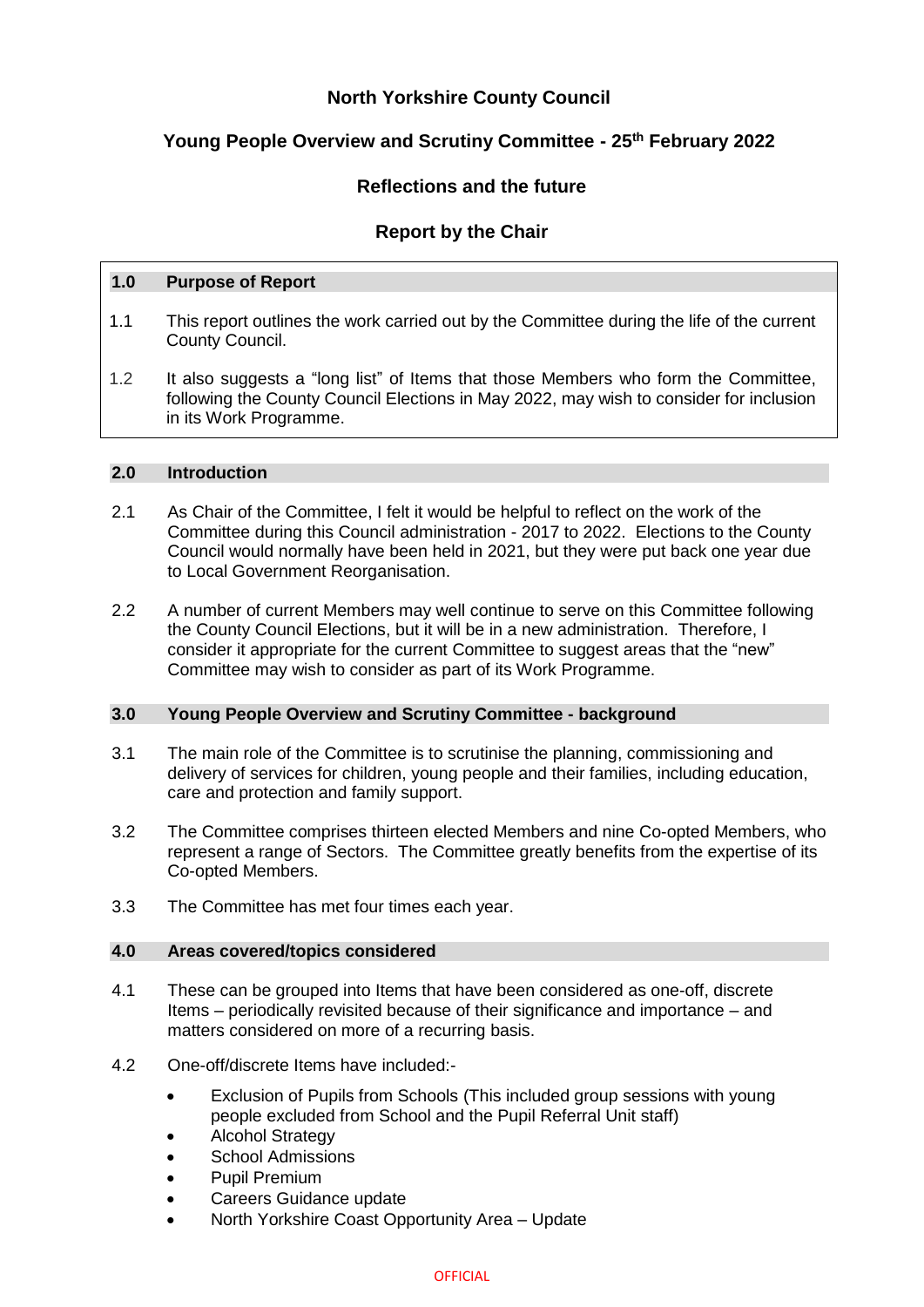- Growing up as a Lesbian Gay, Bisexual or Trans Young Person in North Yorkshire
- North Yorkshire's Strategic Plan for Special Educational Needs and Disability (SEND) Provision: 0-25 year olds
- Looked After Children Strategy 2018-2021: Core Offer to Care Leavers
- Statutory Relationships, Relationships and Sex Education and Health Education for all Schools
- Teacher Recruitment the Rural Challenge
- Children and Families Covid Briefing/Update
- Covid Winter Grant Scheme funding allocation for the County Council
- Outdoor Learning Service Review of Provision
- Review of Traded Services in Education and Skills, due to Covid-19
- SEND Strategy: Update
- Medical Education Service Update/Review of Implementation
- Annual Report of One Adoption Agency North and Humber, 2020/2021
- 4.3 Matters that have been more recurring in nature have included:-
	- School Place Planning Shaping Future Education Provision
	- Safeguarding How do we keep children and young people safe? (This has included consideration of the Annual Report of the North Yorkshire Safeguarding Children Partnership)
	- School Attainment
	- Early Years Provision
	- Pressure on School Budgets
	- Ofsted Inspection Reports
	- Annual Update from the Young People's Champion
	- The Impact of Covid-19 (on Early Years; Youth Organisations; etc)
- 4.4 In addition, the Committee has received updates from Portfolio Holders. County Councillor Janet Sanderson (Executive Member for Children's Services) and County Councillor Patrick Mulligan (Executive Member for Education and Skills) have appraised the Committee periodically of the main areas of their work.

## **5.0 Examples of the Committee's Scrutiny Role**

5.1 Set out below are examples, from some of the matters considered, of how the Committee has exercised its Scrutiny role and a summary of the views of the Committee. NOTE: Agenda and Minutes from all of the Committee's deliberations over the last five years are available on the County Council's website, via the link below:-

Browse meetings - [Young People Overview and Scrutiny Committee | North Yorkshire](https://edemocracy.northyorks.gov.uk/ieListMeetings.aspx?CommitteeId=1241)  [County Council](https://edemocracy.northyorks.gov.uk/ieListMeetings.aspx?CommitteeId=1241)

## Exclusion of Pupils from Schools

- Concluded that the Directorate had demonstrated that the issues raised were recognised and were being used effectively to improve pupils lives and direct service change and improvement.
- Felt it was appropriate, and reassuring for Members, that the reasons for exclusions, and their rise in number, was being properly unpicked and analysed.

NOTE: The Children and Young People's Service Directorate has developed *The Ladder of Intervention*, to support schools and settings in adopting early intervention for children with Social Emotional Mental Health and/or at risk of exclusion.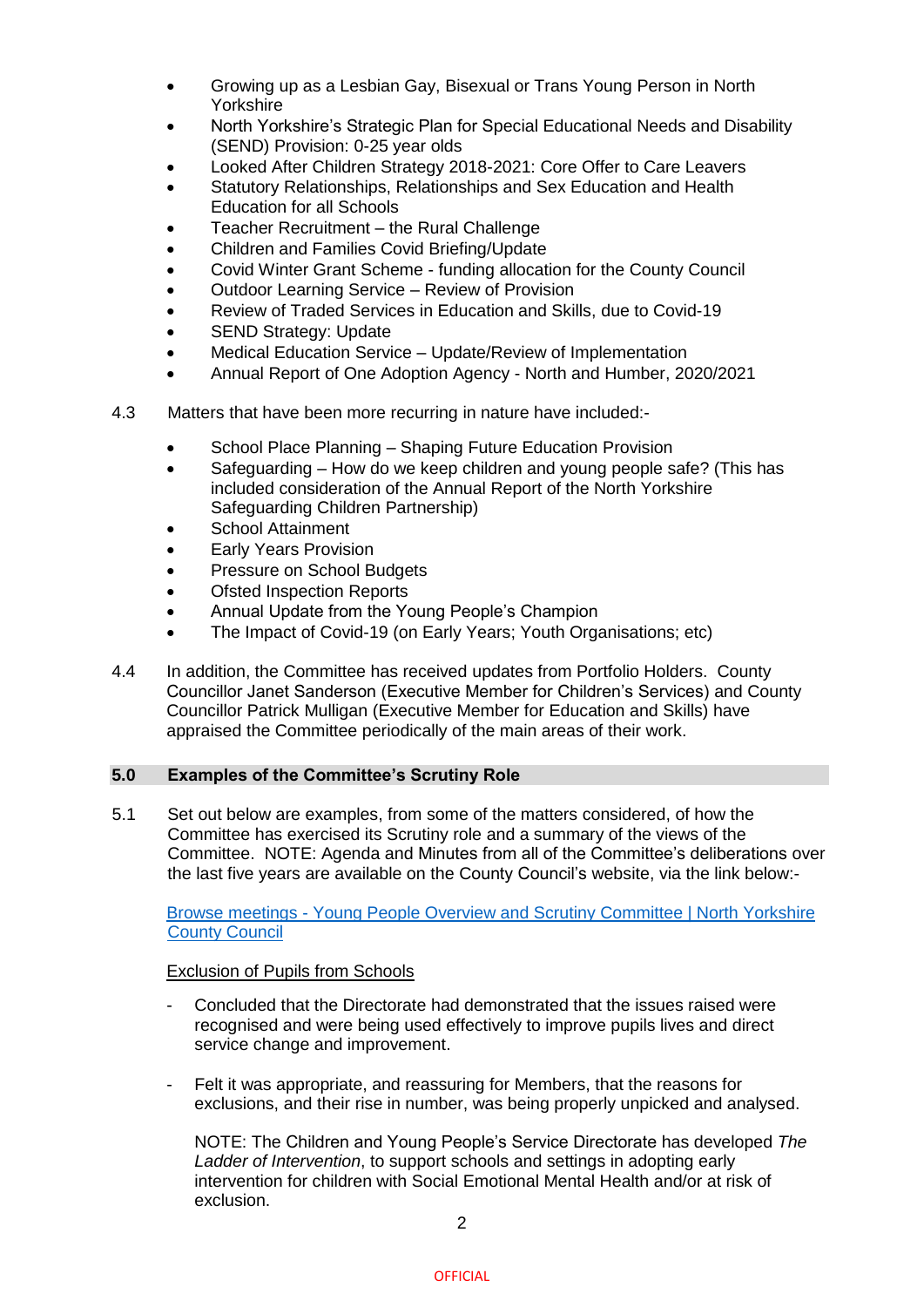## School Place Planning – Shaping Future Education Provision

- Felt assured that there are clear, well thought through, proposed solutions for meeting demand.
- Considered systems for forecasting pupil numbers to be robust and effective.

### Pupil Premium

- Concluded that the grant is being made best use of.
- Considered that the Directorate has a clear vision for improving outcomes for disadvantaged learners in North Yorkshire.

#### North Yorkshire's Strategic Plan for SEND Provision: 0-25 year olds

- Considered that feedback from informal consultation has wisely informed the shape and detail of the proposals.
- Felt that the timescales and process for the consultation appear to be right.

#### Covid Winter Grant Scheme - funding allocation for North Yorkshire County Council

Satisfied that the eligibility framework presented would ensure North Yorkshire County Council's allocation was deployed wisely and effectively.

#### Medical Education Service – Review/Update on implementation

- Sought reasons for the relatively high number of referrals for Scarborough, Ryedale and Whitby, together with a breakdown for each area.
- Clarification sought as to the position where a child is being seen by the Service, who also has an Education Health Care Plan and how that is delivered to them.

#### Early Years Briefing

- Enquired how the work undertaken by the Rt Hon. Andrea Leadsom, MP, around family hubs - *The best start for life: a vision for the 1001 critical days -* fits in with the Early Years Programme.
- Asked the Directorate how we access people who may not be in Early Years provision and ensure that they receive the support that they may require.

#### Elective Home Education (This was the subject of a specific briefing for Members)

- Sought to understand the underlying reasons for the growth in the number of children being home educated.
- Sought reassurance that the Authority is meeting all of its obligations.

NOTE: The Elective Home Education Policy and Procedures were revised in 2021, replacing those previously approved in 2016, in order to reflect the new pathway and statutory requirements.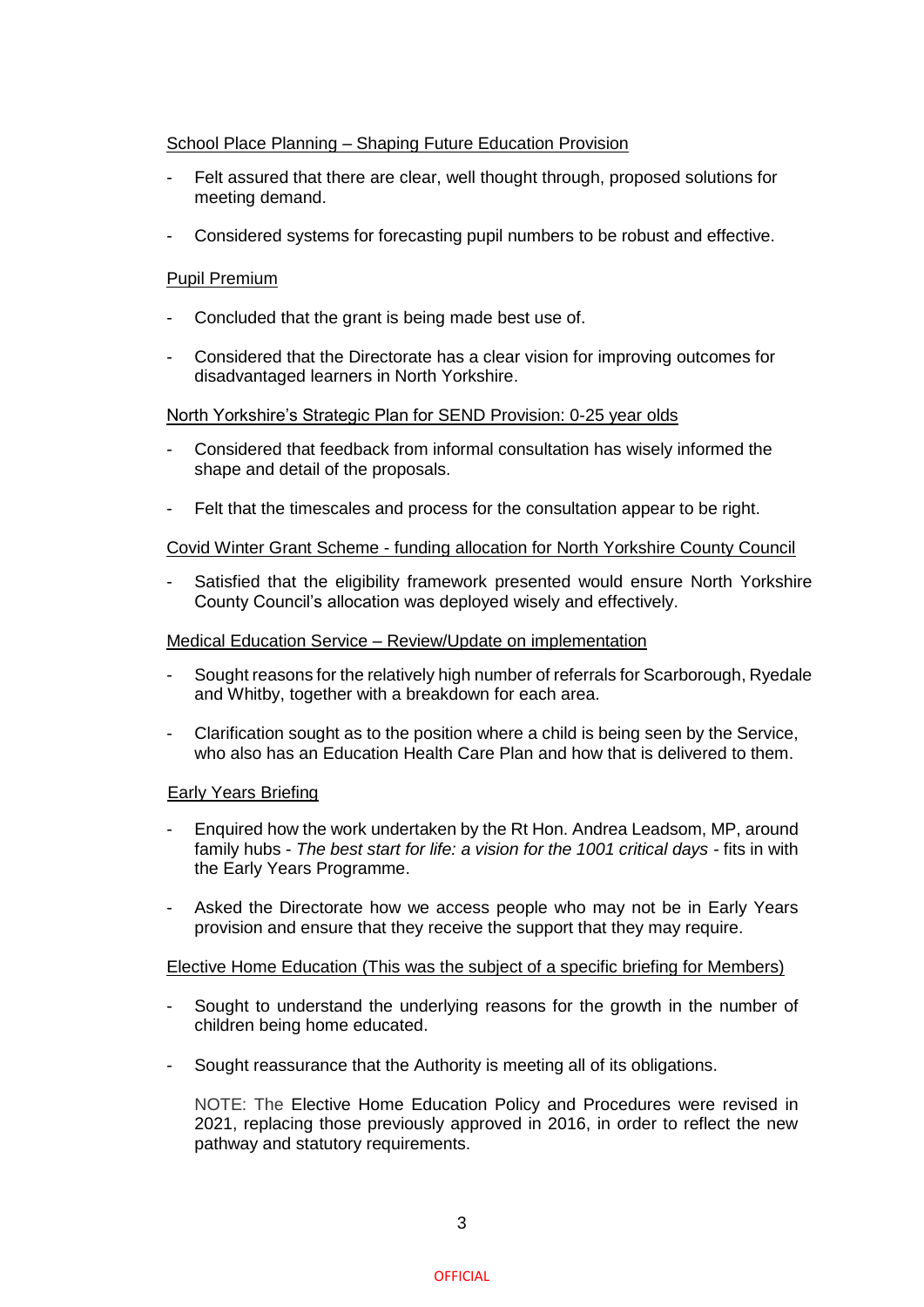#### **6.0 Areas that the Committee may wish to consider from June 2022**

- 6.1 The Committee that is constituted following the County Council's Annual General meeting in May 2022 will, naturally, have its own thoughts as to areas to be considered and it would not be appropriate to make recommendations to it. However, based on the work of the current Committee, the long list (set out alphabetically, for ease of reference) in the Appendices to this report, is suggested as one that the Committee may find helpful in developing its Work Programme for 2022/2023.
- 6.2 There are two Appendices:-

### Appendix A:

Potential areas that the Committee may wish to consider on a one-off or periodic basis.

#### Appendix B:

Potential areas that the Committee may want to consider, which occur annually, or lend themselves to annual reporting.

6.3 The first meeting of the Committee in 2022/2023 is scheduled for Friday  $24<sup>th</sup>$  June 2022.

#### **7.0 A matter that needs to be addressed – Co-opted Member Vacancies**

7.1 The Committee has operated below its full complement of Co-opted Members for some time. Given the important role played by Co-opted Members and the experience that they bring to the work of the Committee, this is something that should be addressed. I know that officers in Democratic Services are working to fill the vacancies.

## **8.0 Engagement**

- 8.1 All of our meetings are open to the public. Every Agenda contains an Item on Public Questions or Statements. During the last five years only two public questions have been raised. I do not have the answer to how this might be achieved, but it could enhance the deliberations of the Committee still further if there was greater engagement from the public.
- 8.2. Having said the above, the Children and Young People's Service Directorate, as a public-facing Department, is in regular contact with the people who use its services, regularly seeking their feedback and using this to inform service provision.

#### **9.0. Closing Comments**

- 9.1 It has been a privilege to have chaired this Committee since 2015, as ensuring that we are providing the best possible services to children, young people and their families is something that I am passionate about.
- 9.2 This report is not intended to be congratulatory in any way; the Committee's job is to scrutinise areas of work and that is what it has done.
- 9.3 It is clear, however, from Section 4, above, that a wide range of areas have been considered.
- 9.4 Uppermost in the thoughts of Members has been the interests of children, young people and their families. The Committee has not operated on a party political basis.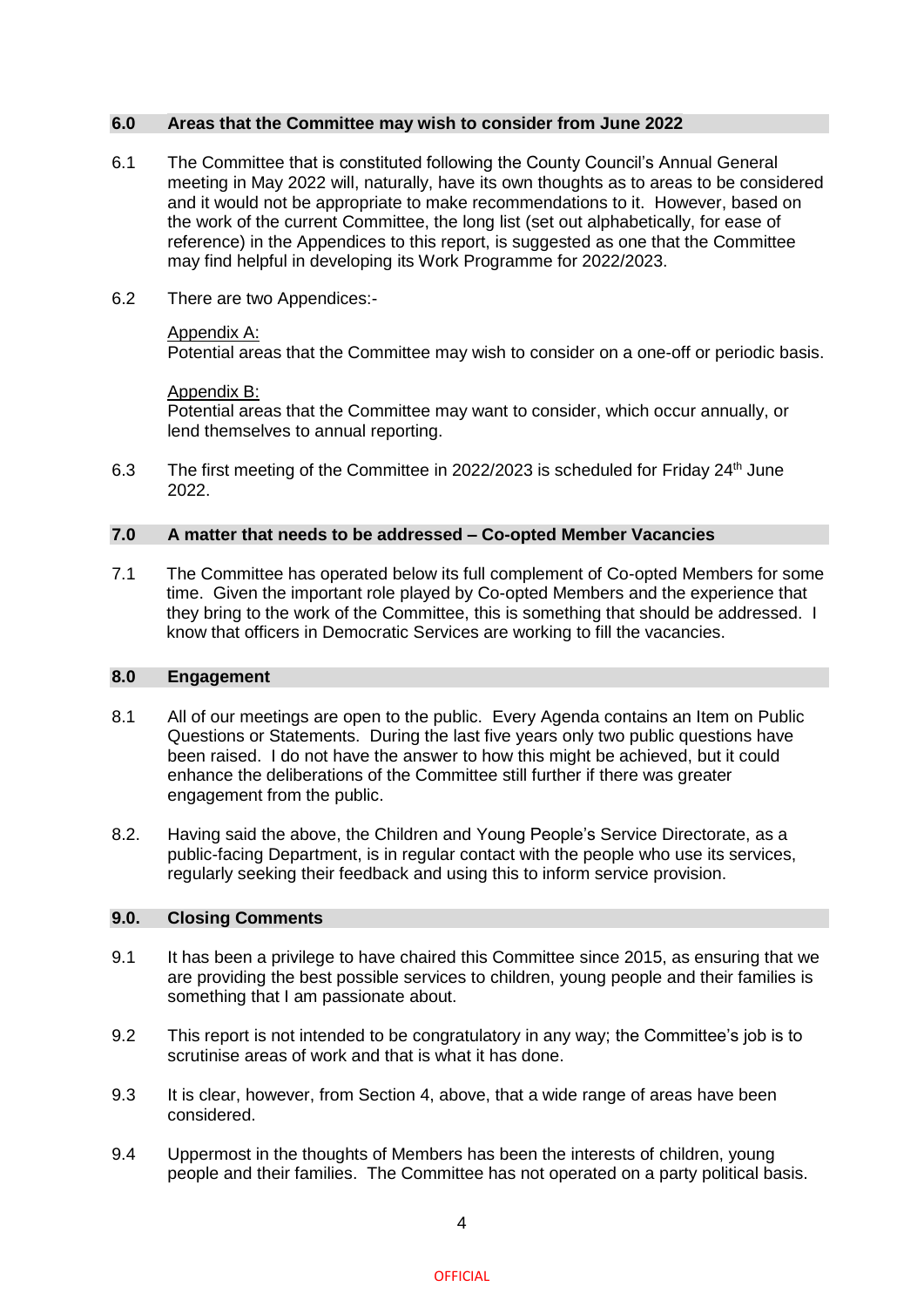9.5 I am grateful to all Members and Officers of the Council and its Partners, past and present, for their support and contribution to the work of the Committee. Particular thanks to my Vice-Chair, County Councillor Gillian Quinn; the Political Group Spokespersons – County Councillors Stephanie Duckett and Annabel Wilkinson – and the Portfolio Holders, County Councillors Janet Sanderson and Patrick Mulligan, for having given their time to update the Committee on key developments in their respective areas.

### **10.0 Recommendation**

- 10.1 The Committee is asked to:
	- a) note the work carried out over the last five years: and
	- b) provide its views on the suggested "long list" of potential areas in the Appendices, upon which a Work Programme from June 2022 could be developed.

County Councillor Janet Jefferson

## **Chair of the Young People Overview and Scrutiny Committee**

County Hall, Northallerton January 2022

Contact Details: [Cllr.Janet.Jefferson@northyorks.gov.uk](mailto:Cllr.Janet.Jefferson@northyorks.gov.uk)

Background papers relied upon in the preparation of this report – None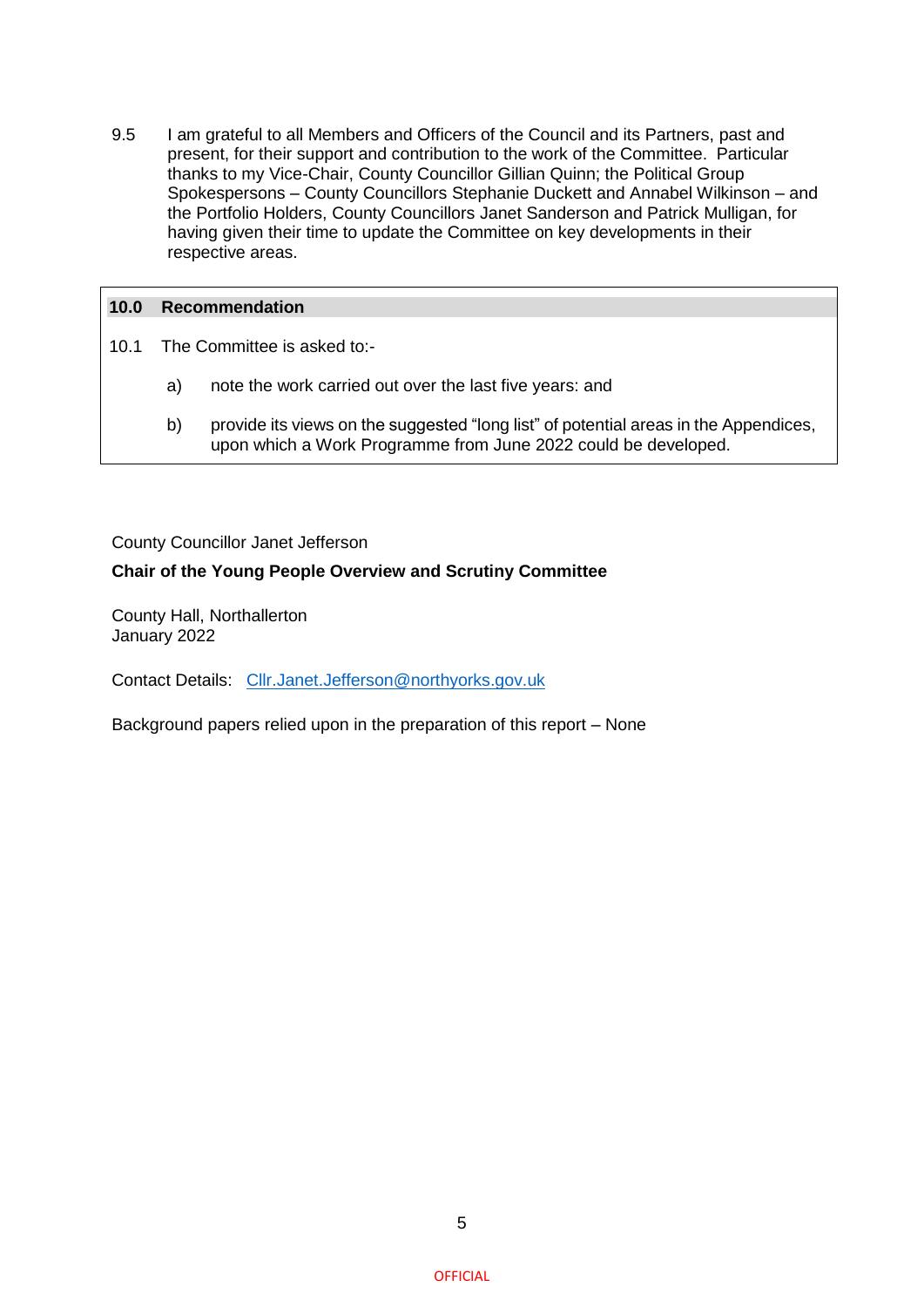| POTENTIAL AREAS THAT THE COMMITTEE MAY WANT TO CONSIDER ON A ONE-OFF OR PERIODIC BASIS |                                                                                                                                                                                                                                                                                                                                                                            |  |
|----------------------------------------------------------------------------------------|----------------------------------------------------------------------------------------------------------------------------------------------------------------------------------------------------------------------------------------------------------------------------------------------------------------------------------------------------------------------------|--|
| <b>AREA</b>                                                                            | <b>OUTLINE OF WHAT COULD BE CONSIDERED</b>                                                                                                                                                                                                                                                                                                                                 |  |
| <b>Alcohol Strategy</b>                                                                | Are the targets being achieved?                                                                                                                                                                                                                                                                                                                                            |  |
| <b>Children's Mental Health</b>                                                        | Being Young in North Yorkshire Strategy Examination of progress against the outcomes and priorities in the Strategy.<br>Arising from the presentation to be made to today's meeting (25 <sup>th</sup> February), there may be a wish to<br>look at some aspects in further detail.                                                                                         |  |
| Early Years Sector                                                                     | Update on the number and range of providers; identification of any issues/challenges.                                                                                                                                                                                                                                                                                      |  |
| <b>Education Health Care Plans</b>                                                     | Numbers and trends                                                                                                                                                                                                                                                                                                                                                         |  |
| <b>Financial Pressures</b>                                                             | To be appraised of any significant pressures and the Directorate's approach to managing these.                                                                                                                                                                                                                                                                             |  |
| Glasses for classes                                                                    | Progress on this recently introduced initiative - take up; any impediments?                                                                                                                                                                                                                                                                                                |  |
| Growing up in North Yorkshire Survey                                                   | Examination of the key issues and trends; how does the Directorate and its partners intend to deal with<br>the findings?                                                                                                                                                                                                                                                   |  |
| <b>Healthy Child Programme</b>                                                         | Are the desired outcomes being achieved?                                                                                                                                                                                                                                                                                                                                   |  |
| <b>Locality Boards</b>                                                                 | How well are they functioning?                                                                                                                                                                                                                                                                                                                                             |  |
| Over 16's Transport                                                                    | A recommendation from the Rural Commission. Could, potentially, consider how things might be done<br>differently after two years of Covid-19. There may be new possibilities and opportunities.                                                                                                                                                                            |  |
| Referrals to Children's Social Care                                                    | Numbers/trends/reasons.                                                                                                                                                                                                                                                                                                                                                    |  |
| <b>School Admissions</b>                                                               | Are the processes still working well?                                                                                                                                                                                                                                                                                                                                      |  |
| <b>SEND Strategy</b>                                                                   | The Committee would look to play a supportive role in a Key Strategy.                                                                                                                                                                                                                                                                                                      |  |
| Strengthening the Offer for Post-16<br>Education                                       | The current offer and proposals for building on this.<br>NOTE: This is one of the Rural Commission's recommendations. As part of this, it will be possible to<br>build in another of its recommendations - Pioneering a two-stream education system post-GCSE in<br>rural and remote areas - vocational and academic.                                                      |  |
| Transitions                                                                            | How well is the interface working between the Directorate and Health and Adult Services?                                                                                                                                                                                                                                                                                   |  |
| <b>Young Carers</b>                                                                    | Young carers who support adults with mental health issues; the practical and emotional support made<br>available to them to ensure they enjoy and achieve; how the Council commissions and works in<br>partnership with specialist Young Carers Services, Schools and GPs to identify young carers, raise<br>awareness and offer the support they need, when they need it. |  |